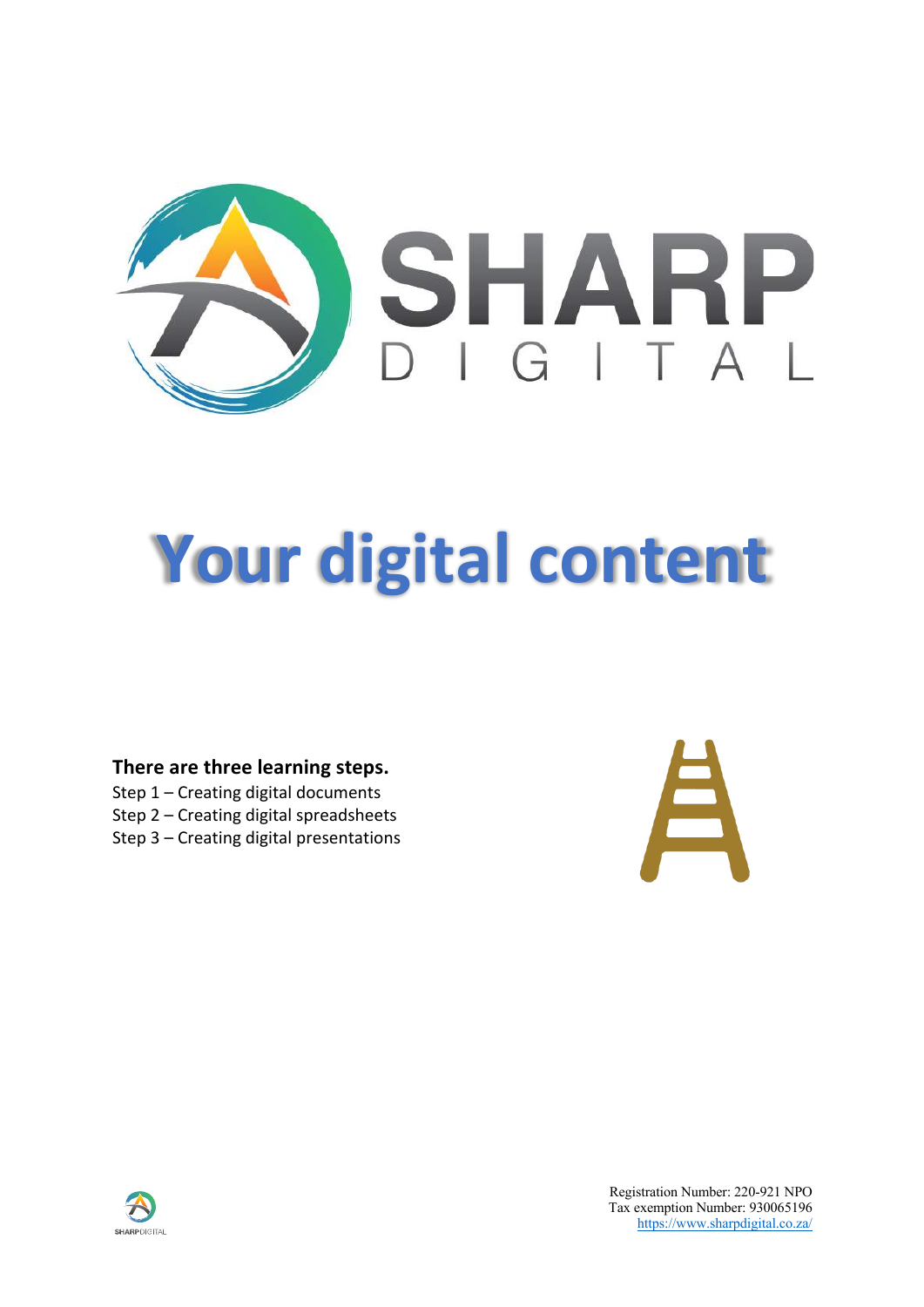

# **Digital documents, spreadsheets and presentations!**

In this section of the course we introduce you to the concepts of digital documents, spreadsheets and presentations. All of these types of content have a lot of things in common. This includes the software you can use, the way you manage the design of the files and the importance of saving the files.

# **What they have in common?**

- 1. They are **content**.
- 2. You create/write them on a **digital device**.
- 3. You can use a **smartphone**, a **tablet** or a **computer**.
- 4. Is a **digital file**.
- 5. You have to **CREATE** it and **SAVE** it.

Imagine a **filing cabinet** somewhere on your device. If you are a **SHARP** digital user, you know where to put that file so you can find it later.



#### **And then?**

- You need the right **software** (tool)
- You open the **software**
- You create a new **file** (document, spreadsheet or presentation).
- You give the **file** a name and save it somewhere.
- You start creating **content**.



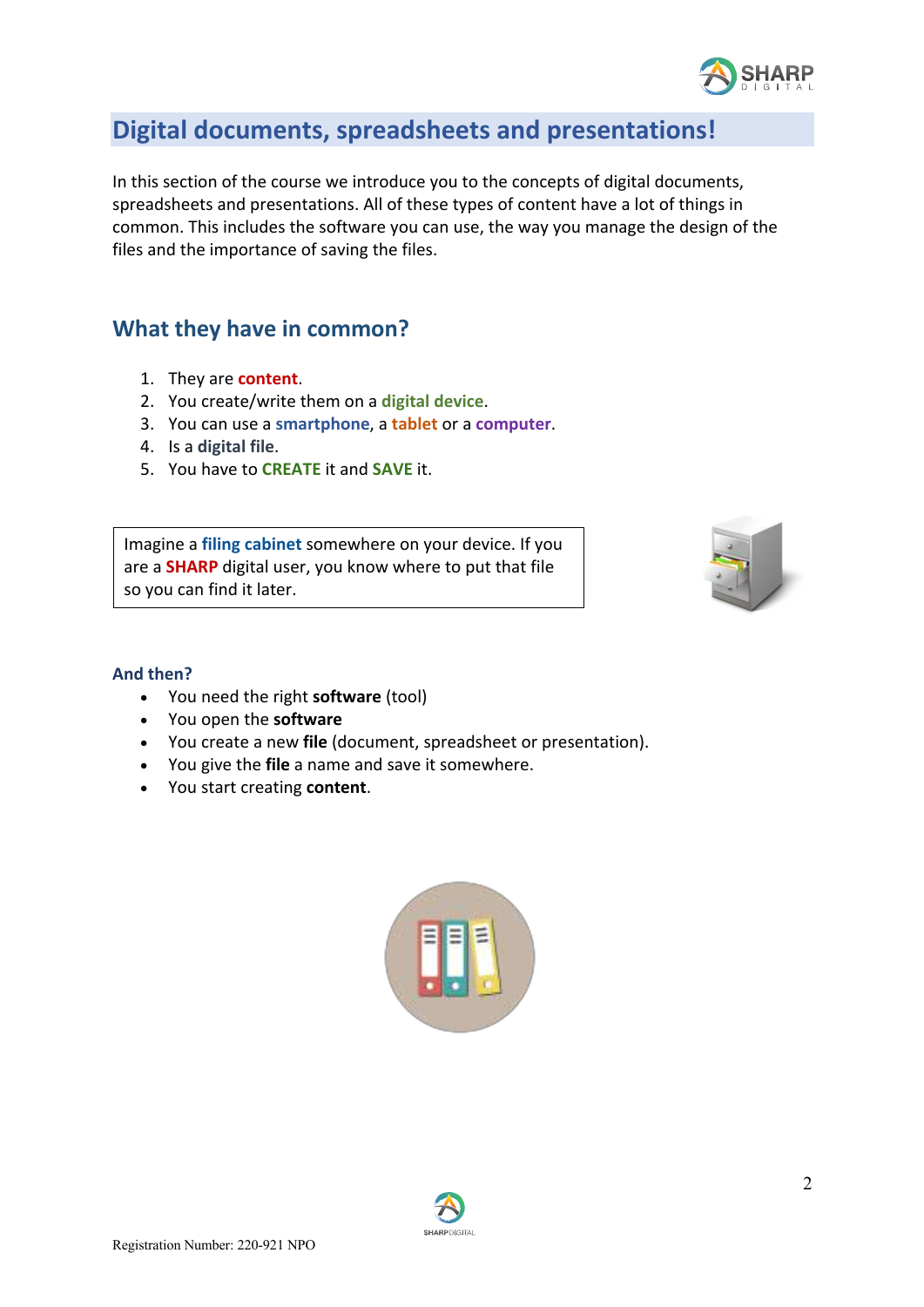

# **When you are creating the content:**

| You can:          |
|-------------------|
| Delete text       |
| <b>Copy text</b>  |
| <b>Cut text</b>   |
| <b>Paste text</b> |
| <b>Insert</b>     |

And then it's gone! Copy the text to use again. Take the text out to use again. Put the copied or cut text somewhere else. **Insert** *You can 'insert' other content into your document (videos, photos etc).*

# **The font**

**You can also play with the letters. This is called changing the font.** 

### **You can**

- make it **bigger**
- or smaller
- change the **colour**
- make it **bold**

**Remember.** A **SHARP** Digital user always saves the file. Close your file without saving = it is **GONE**!





A **SHARP** Digital knows you don't need to have a computer to create this content.

You can create documents, spreadsheets and presentations on your **mobile device**. You just need the right **software** installed on your device.

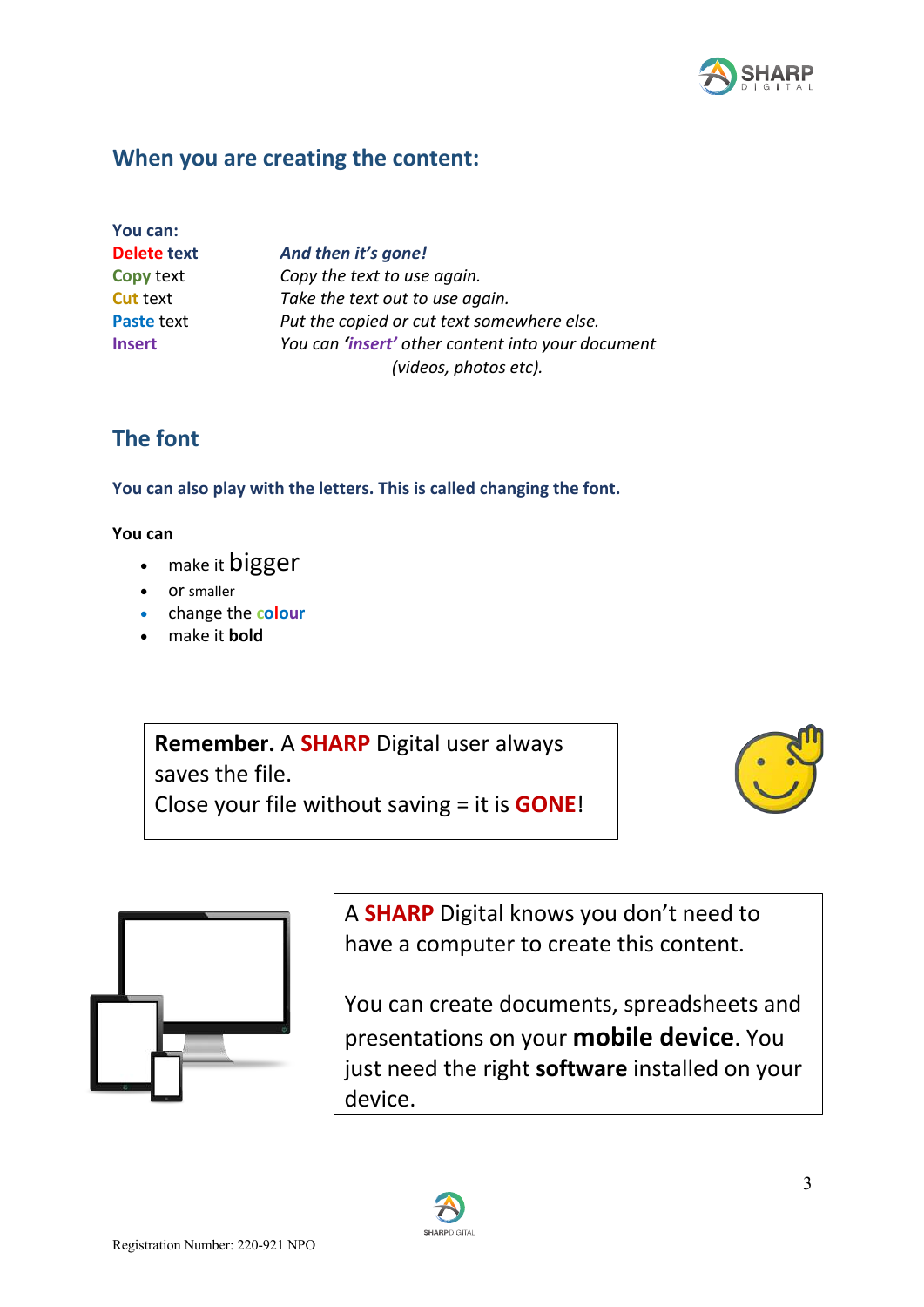

# **Step 4 – Creating digital documents**

#### **Digital documents are used for creating many types of content including:**

- **1. CVs**
- **2. Reports**
- **3. Long letters** and **messages**
- **4.** And even to write **books!**

#### **Common tools used to create digital documents are:**

- Microsoft Word
- Google Docs



#### **You can be really creative and change the way it looks (layout).**

- margins
- paper size
- create columns
- indent text
- insert new pages

#### **You can insert pictures.**



**You can insert tables.** 

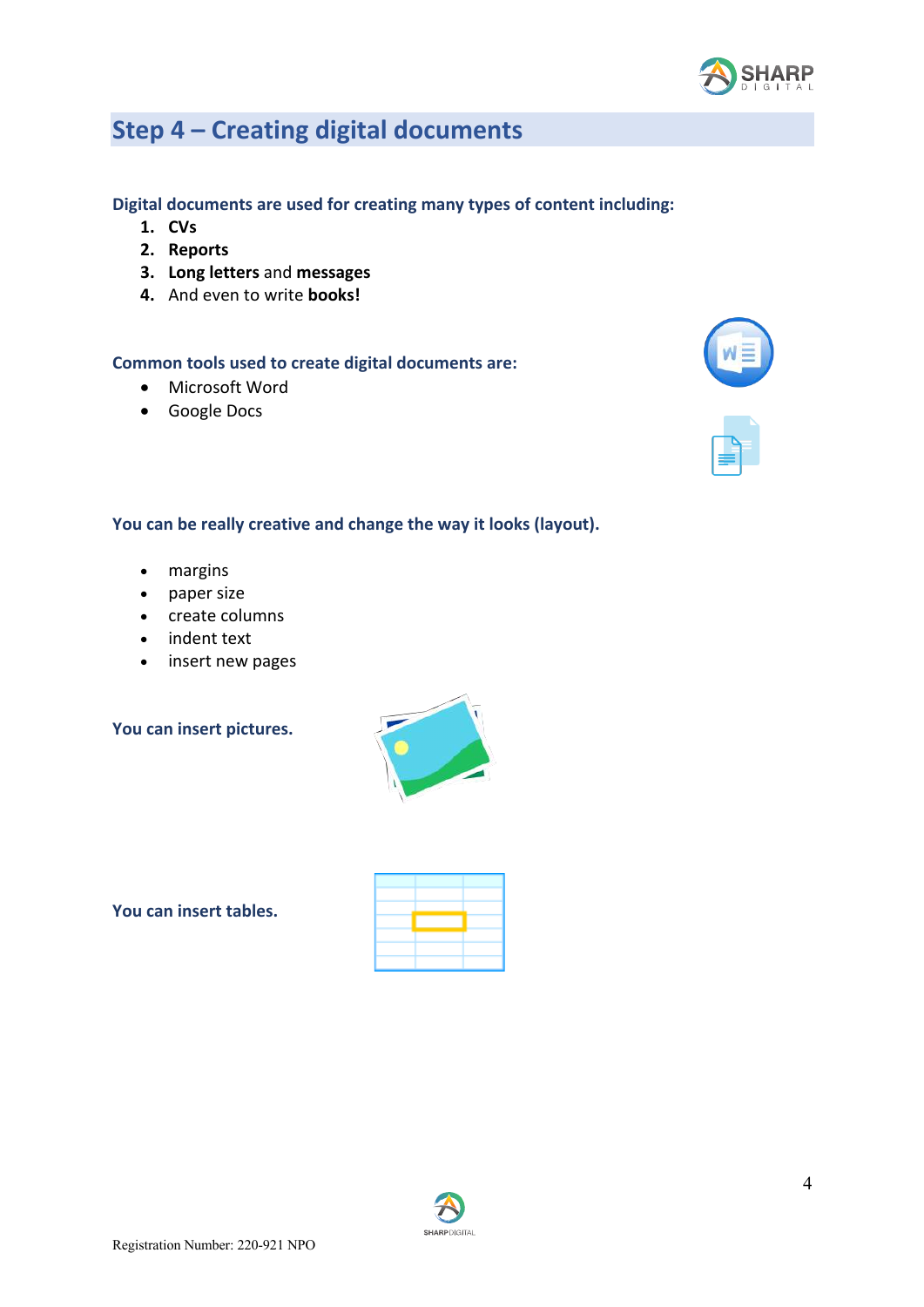5

# **Step 5 – Creating digital spreadsheets**

Digital spreadsheets allow us to create a record of what we spend.

#### **We use them for:**

- **1. Managing budgets**
- **2. Collecting and sorting information**
- **3. Calculations**

Digital spreadsheets are made up of **rows** and **columns** and **cells**. You put your **content** into the **cells** and sort your content using the **rows** and the **columns**.

**SHARPDIGITA** 

#### **Common tools used to create digital spreadsheets are:**

- Microsoft Excel
- Google Sheets